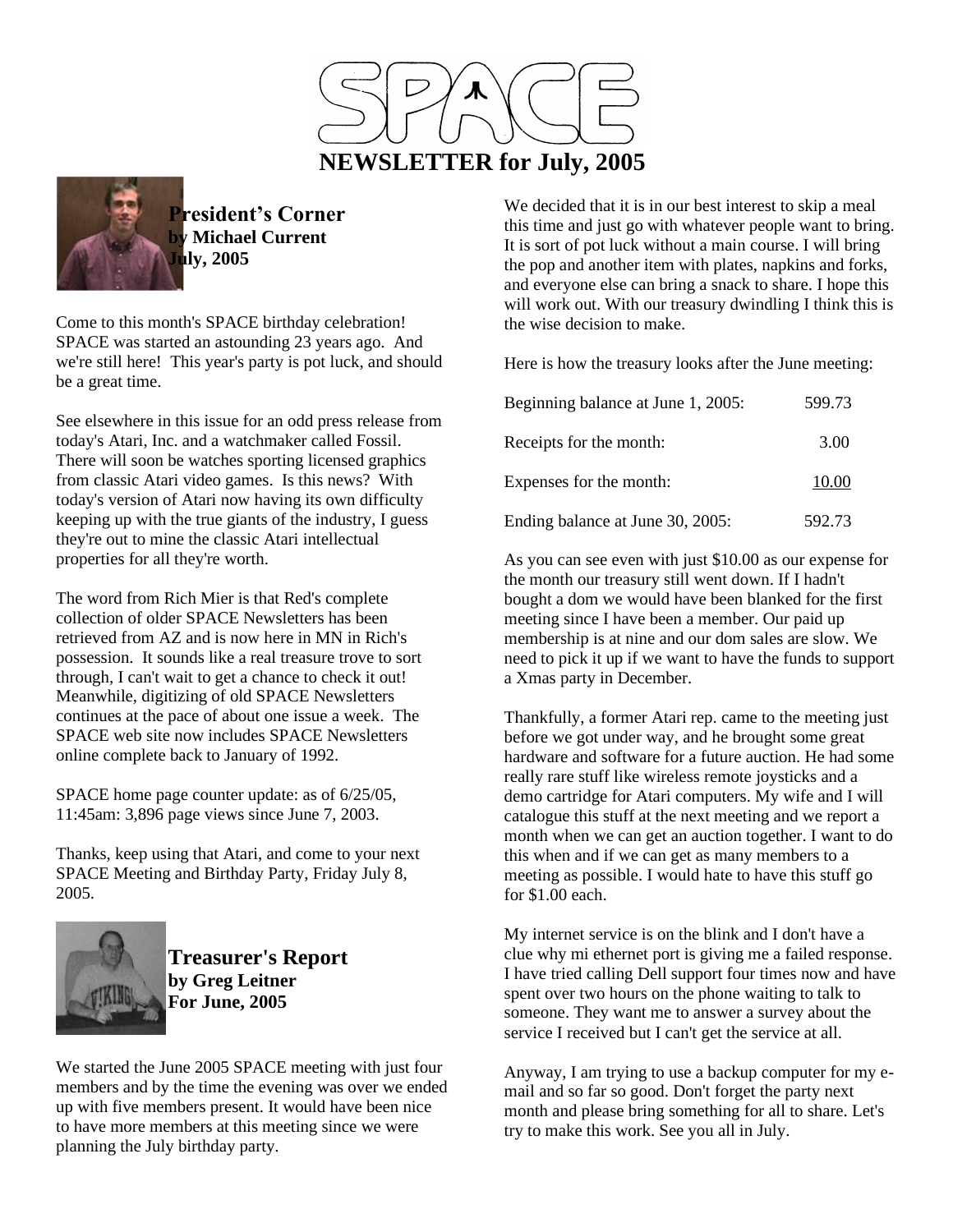

**Secretary's Report By Nolan Friedland For June, 2005**

The June 2005 SPACE meeting began at 7:46 p.m.

Greg welcomed everyone to the meeting and then I read the minutes from last month.

Last month for our Treasury we sold 3 DOMs for a total of \$9 and paid out \$10 for the BBS. This brought the bank balance down \$1 from last month to \$599.73. We still haven't received the \$150 room rental for the first half of the year yet, but it is expected to arrive any day now.

For our Membership we are still holding at 9 paid-up members.

The Disk of the Month contains several pictures on Side A shown in a slideshow format. Side B is a game called "Monkey Magic".

In BBS news, the current hit counters are as follows: Website - 2,513; Telnet BBS Listing - 2,278; Dialup BBS Listing - 1,137. There hasn't been much activity on the BBS itself this month, however, the SPACE Forum has seen some activity and has picked up another new user. Last month's audio recording of the meeting was uploaded to the SPACE BBS website. The issue with using the spacebbs.no-ip.com address for the BBS has been resolved. Two new hosts have been created - spacebbs.no-ip.info and spacebbs.no-ip.org. Both of these addresses will be made active for the BBS. After a while of monitoring for any suspicious activity, one will be chosen as the new SPACE BBS address. After discussing this issue it was decided to use the .org address if at all possible. Nolan created a PowerPoint presentation for SPACE to be made available for download on the SPACE and BBS websites. This presentation somewhat follows the actual SPACE website and outlines all the key features and information about SPACE.

In Old Business we discussed the SPACE Birthday Party that will be held next month. Due to the declining membership and funds it was decided that SPACE will not purchase a main dinner item. Instead, everyone may bring a food item if they wish. Those already bringing items are as follows: Greg pop, paper plates, forks, and possible another snack item; Glen - ice cream; Lance - chips and dip.

And in New Business SPACE discussed another auction that should happen within the next couple of months. This is made be possible due to a generous donation of several boxes of Atari equipment and software. Many great items were seen including three Atari 1050 drives, two sets of wireless joysticks, Atari 800XL computer, several game carts and disks. The person that brought these items said that he worked as a sales rep for Atari and therefore includes some interesting

items - a sales binder from 1983, an in-store Atari computer demo cartridge, and others.

The meeting adjourned at 8:31 p.m.



**BBS Corner By Nolan Friedland For June, 2005**

If anyone has any comments, suggestions, ideas, or submissions for the BBS Corner column or the SPACE BBS web site, you may email them to me, Nolan Friedland, at the address shown on the back of this newsletter under the "CLUB OFFICIALS" section.

\*\*\*\*\*\*\*\*\*\*\*\*\*\*\*\*\*\*\*\*\*\*\*\*\*\*\*\*\*\*\*\*\*\*\*\*\*\*\*\*\*\*\*\*\*\*\*\*\*\*

\*\*\*\*\*\*\*\*\*\*\*\*\*\*\*\*\*\*\*\*\*\*\*\*\*\*\*\*\*\*\*\*\*\*\*\*\*\*\*\*\*\*\*\*

A-T-A-R-I

Answers-Tips-and-Relevant Information

by Paul Alhart June 1990

This month I will tell you how to get the most out of AtariWriter+. This is an update of a column I did some time ago titled "Secrets for Successful Printing with AtariWriter+."

After using AtariWriter+ (48K version) to write papers for work, school, and personal use nearly everyday for four years, I have run into a few strange problems. You know the kind. For no apparent reason, what you get on paper is not at all what you expected. Your header data may have been dropped, several lines of text may be missing or the program might just lock up. Well, here are some SECRETS that you can use to help make sure this doesn't ever happen to you again. NOTE: Although these tips apply to the 48K version, most can be applied to the 130XE version as well.

## **MISSING HEADERS**

If your HEADER previews correctly but doesn't always print on each page, set the Top Margin to 10 or 14 instead of the default of 12. Also see PRINTER DRIVERS: UP 1/2 LINE.

## **MISSING TEXT**

Have you ever found lines of text missing from your print out? When you chain files together the values of the first file's Global Menu are carried over to all the chained files and their Global Menu values are disregarded. Since the Global Values are saved at the beginning of each text file, AtariWriter+ just whacks them off the top of the files during chaining. AtariWriter+ no problem if they are there. But if you used the SAVE ASCII: option to save the chained files, they won't be there and two or three lines of text will be whacked off instead.

## **CHAINING FILES**

If you have a file (D:LONGFILE) that is too long to PREVIEW or even too long to LOAD, try this trick. Create a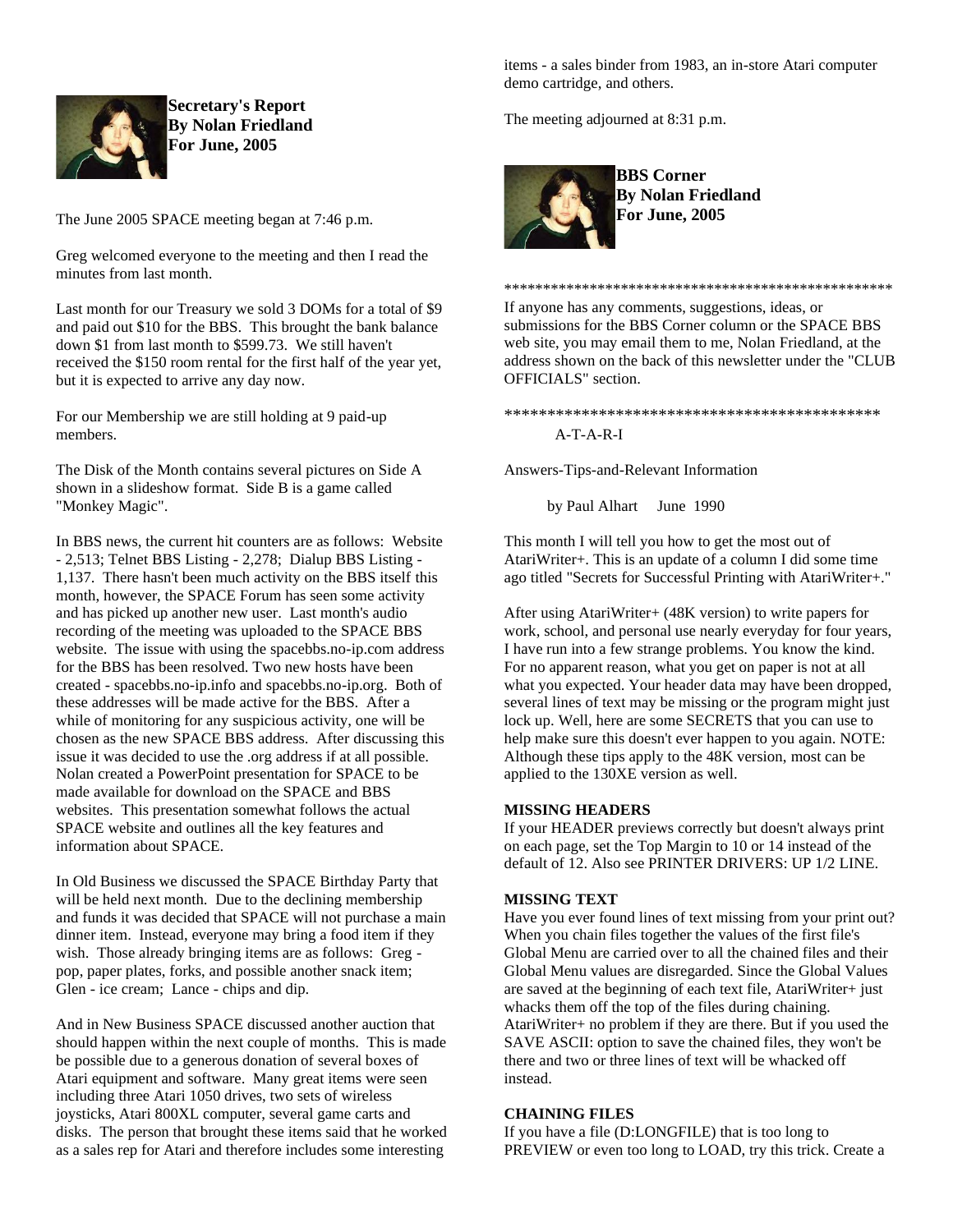file (NEWFILE) that contains only the CHAIN command (^VD:LONGFILE). This will Chain LONGFILE to your NEWFILE. Now, use NEWFILE whenever you want to Preview or Print LONGFILE. Change the Global Menu Defaults of NEWFILE to reformat LONGFILE to your taste.

If LONGFILE had been "SAVED ASCII" the first few lines of text will be missing. See MISSING TEXT. To correct this problem create a BLANKFILE that contains only a <RETURN> character. SAVE BLANKFILE to disk. From DOS use the COPY with APPEND option to append LONGFILE to BLANKFILE (Copy: LONGFILE/A,BLANKFILE). BLANKFILE will now contain LONGFILE with the Global Menu Values required for proper Chaining.

If you are having trouble just getting Chaining to work properly, try a different DOS. I could never get files to chain with SmartDOS 6.1J, but have had no trouble with SmartDOS 1.0M or 8.2D.

## **ALIGNING "RIGHT JUSTIFIED" TEXT**

When several lines of text, such as a name and address, are to be right justified, you may have trouble getting the first character of each line to line up correctly. Follow the longest line with at least one blank space and then pad the shorter lines with spaces to make all lines equal in length. Use Print Preview to check the results.

#### **PRINTER DRIVERS**

For some time I have noticed letters to Antic and other magazines requesting various printer drivers for AtariWriter+. Could it be that the requesters have never read the manual? Page 38 describes the program on the AtariWriter+ disk that allows you to create your own custom printer drivers. More likely they have tried building their own drivers and run into more problems. For the most part the manual is a good guide but it leaves out a few important facts. Here are some tips for creating your own printer drivers.

## **LINE FEED AND CARRIAGE RETURN**

When asked for the code for LINE FEED AND CARRIAGE RETURN use the decimal code 155 no matter what your printer manual says.

#### **UNDERLINE OFF & ON**

The codes you put here don't seem to matter much. If your printer can backspace, AtariWriter+ will default to the slow process of printing a character, backspacing one character, printing a "\_" character, then going to the next character and repeating the process. Spaces won't be underlined and the underline will not always be smooth. To get spaces underlined you can substitute the character "\_" for each space in the text to be underlined. If your printer can underline by itself place the underline codes directly into your text or in the Type Font 1-9 code area for a fast, smooth, continuous underline.

#### UP 1/2 LINE

This is normally used for superscript printing but placing a code here can lead to a couple problems. If your printer can NOT reverse line feed you must leave UP 1/2 LINE blank or you will not be able to do double column printing. Also if UP 1/2 LINE contains a code you, will sooner or latter run into The MISSING HEADER problem. Although HEADERS will PREVIEW properly they will not always print on every page. To get around this bug, either leave UP 1/2 LINE blank, or go to the Global Menu and set "Top margin to 10 or 14 instead of the default value of 12. Also see MISSING HEADERS.

Since you can have several disk based custom printers on your disk, you could have one just for double column printing and another allowing superscript (UP 1/2 LINE). The codes for superscript, underlining, or any other printer function can also be safely placed in the TYPE FONT 1-9 codes to bypass the above mentioned problems.

To change printer drivers without re-booting, go to Proofreader and then back to AtariWriter+.

There is also a BLANK printer driver built into AtariWriter+. To access it just hit <RETURN> when asked to enter the name of your disk based printer driver prior to printing. This driver will not recognize any of the ONE KEY instructions such as underline, bold, or type fonts 1-9, but it will let you do single or double column printing on almost any printer. You can still enter special printer codes directly into your text with this driver. Also you can use this BLANK driver to remove all Print Format and Printer Control Codes from text when printing to disk.

## **MORE ABOUT PRINTER DRIVERS**

When you create a printer driver using the program found on the AtariWriter+ disk you will find that two files are written to disk. The AtariWriter+ one with the extension of ".PDF" is used only by the driver creator program when a printer driver is loaded for editing. The other file is the one used by AtariWriter+. It is in exactly the same format as the Menu selected printer drivers contained WITHIN the AtariWriter+ program. The brave hacker with a sector editor can put his own custom driver into the AtariWriter+ program and then be able to call it right off the printer menu. To do this you will have to over-write one of the existing drivers. If your new driver is longer than the existing one, it will over-write part of the next existing driver as well. That's OK. Just delete that driver choice from the printer menu (Sectors 181-183 (\$B5- \$B7)). First write and de-bug a custom driver with the driver creator program on the AtariWriter+ disk. Then pick an existing printer driver that you want to replace with your custom driver. With a sector editor replace the data in that printers driver with the data from your custom driver's file. I have had good luck putting my custom drivers in place of the existing 1027 driver or the BLANK driver mentioned above. Following is a list showing the Start (sector & byte in HEX) of each of the built in drivers. NOTE that the sectors are NOT contiguous.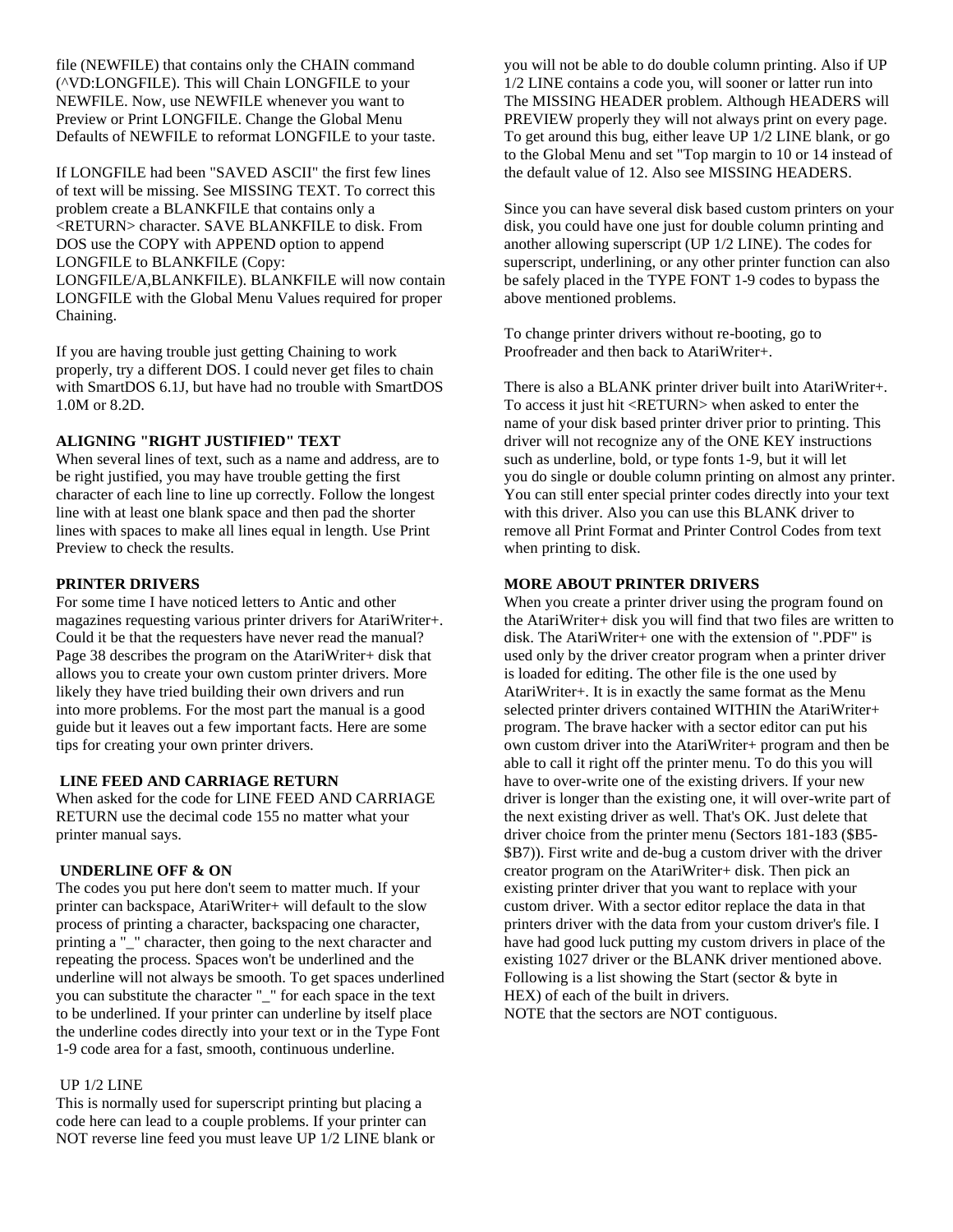| Sector | Byte           | Selection         | Use                      |
|--------|----------------|-------------------|--------------------------|
| 113    | 7 <sup>C</sup> |                   | Not used<br>for printing |
| 114    | 1E             | А:                | 825                      |
| 114    | 54             | B:                | 1025                     |
| 114    | 78             | $\mathbb{C}$ :    | 1027                     |
| 1E1    | 1A             | E:                | $FX-80$                  |
| 1E2    | 09             | Ι:                | $IDS-480$                |
| 1E2    | 58             | J:                | JUNKI                    |
| 1E3    | 0D             | <return></return> | Blank                    |
| 1E3    | 2B             | D:                | 1020                     |
| 1E3    | 47             | E:                | 1029                     |
| 1E3    | 6B             | F:                | XMM-801                  |
| 1EF    | 4C             | G:                | $XDM-121$                |

If you study the format of the driver data you will see that each command begins with a HEX number indicating how many bytes make up that command. The printer driver creator program limits each command to a maximum of 9 bytes. With your sector editor and a little courage this limit is now gone. I have used as many as 11 (\$0B) bytes in some commands with no problems.

## **SYSTEM SPECIFIC PROBLEMS**

## **Program Lock-Up**

Some of the earlier ICD P.R. Connections allow the Firmware R: Handler to be reloaded at a higher memory location every time you switch back and forth between AtariWriter+ and Proofreader. This causes memory conflicts resulting in strange results including program Lock-Up. Although it is not mentioned in the P.R.Connection manual, the Firmware R: Handler can be disabled by placing a jumper between the pins labeled "R OFF" located on the circuit board just behind the R1: PORT connector. You can use a switch instead of a jumper if you need to enable the R: Handler for other software.

#### **Scrambled Disks**

When configured for 2 single density Ram Disks with SmartDOS 8.2D I found that saving a file to a real drive after using the Proofreader spelling checker sometimes causes disk failure. Data is written in the reserved sectors (1-3) as well as in the directory sectors and in the middle of other data files. This makes disks un-bootable and scrambles data files. Configuring for only 1 single density Ram Disk eliminates this problem. Although I haven't checked it out, this problem may also occur with other DOSs as well or even when configured for 4 single density Real Drives.

## **GENERAL TIPS**

#### **MARGINS**

AtariWriter+ counts spaces from the left-most printable position of your printer to set margins. 0 will be the first column (0 spaces from the first printable position). Thus to get proper results from a printer that is capable of printing a maximum of 80 columns the RIGHT MARGIN should never be set to a value greater than 79.

#### **DRIVE ID**

When Loading or Saving files with AtariWriter+ or the PROOFreader program you don't need to use a "D" before, or a ":" after the drive number.

## **DIRECTORIES**

Would you like your AtariWriter+ disk to be able to display its own directory? Using a sector editor, find the ASCII text "AP.OBJ" in sector 190 (\$BE). Replace it with XX.XXX or any other unlikely but valid file name.

How about reading the directories of drives 3-8? This tip came from a past issue of the South Bay ACE Gazette. Again with a sector editor, goto sector 178 (\$B2). Starting with byte 33 (\$21) find the byte string:

|  | 31 D0 03 [4C] [B8] [52] C9 [32] |  |                                                    |  |
|--|---------------------------------|--|----------------------------------------------------|--|
|  | [D0] 03 4C [BD] 52 C9 4C D0     |  |                                                    |  |
|  |                                 |  | Change only the six [bracketed] bytes so you have: |  |
|  | 31 DO 03 [EA] [EA] [EA] C9 [39] |  |                                                    |  |
|  | [10] 03 4C [BF] 52 C9 4C D0     |  |                                                    |  |

The menu screen will not be changed but you will be able to get the directory of any drive (1-8) by typing its number.

## **SPECIAL CHARACTERS**

If your printer has an extended character set (Characters with ASCII codes above decimal 122), these character can be easily used in your printed text. Just type Control O (press both keys together) followed by the decimal ASCII code of the character you want printed.

#### **DEFAULTS**

Did you know there are two sets of GLOBAL Defaults built into AtariWriter+. One is loaded upon boot-up. The other is loaded when you press the Tab key from the Global Menu. These can also be modified with a sector editor so your CHOSEN defaults will load automatically. The second set could be set up for that special format required for school or work. The Global defaults are located in sector 167 (\$A7). Because the defaults are stored on the disk in HEX, identifying and changing them can be a bit confusing. To make this mod as painless as possible I wrote a utility called DefaultWriter+. You can find this program in the Antic Tech Tips, July '88. (for both 48K & 130XE versions). I also wrote DefaultWriter+ Companions 1&2. Antic Tech Tips, May '89. (48K version only). Companion #1 allows you set the BUZZER default to OFF or change its duration. Companion #2 does the same for the PROOFreader program and also allows you to do away with that annoying (ARE YOU SURE (Y/N) prompt that follows typing in a spelling correction.

For AIM readers I have put together an AtariWriter+ Utility Disk that includes DefaultWriter+ and DefaultWriter+ Companions  $1 \& 2$ . Also included on the flip side is StarStuffer. This is a set of utilities that will allow owners of Star Micronics SG10/15 or NX10/15 printers to up-load custom fonts to their printers. Several fonts are included on the disk. The fonts can be used from any language (BASIC, ASSEMBLY, etc.) and from most word processors including AtariWriter+. Documentation for all these programs is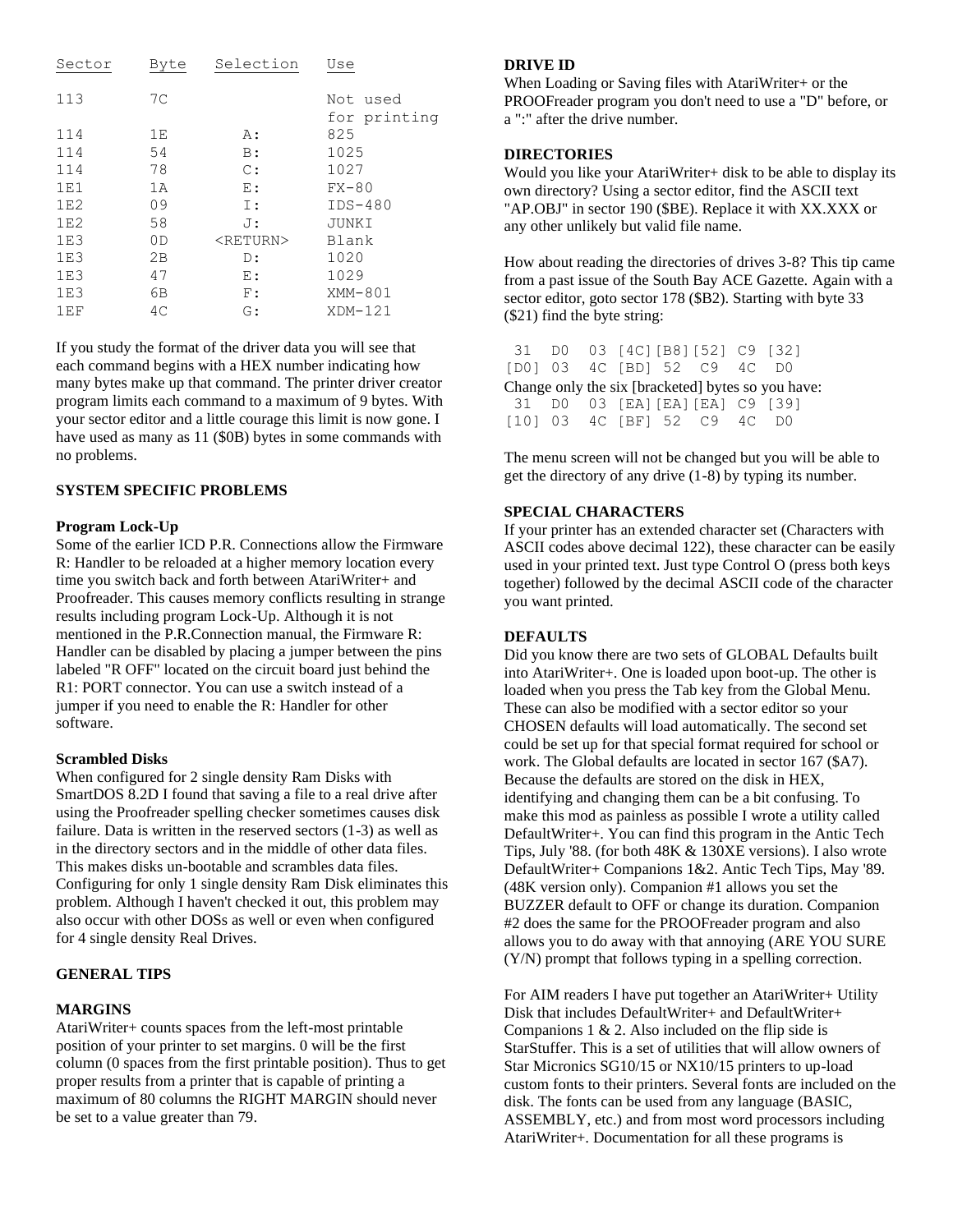on the disk as AtariWriter+ text files. To get your copy, send \$6.00 to cover my costs, to:

Paul V. Alhart 524 North Zee St. Lompoc, Ca. 93436

\*\*\*\*\*\*\*\*\*\*\*\*\*\*\*\*\*\*\*\*\*\*\*\*\*\*\*\*\*\*\*\*\*\*\*\*\*\*\*\*\*\*\*\*\*\*

From: Michael Current [hunmanik@earthlink.net] Sent: Thursday, June 16, 2005 9:47 PM Subject: Atari Colour JPEG Viewer Released

--Date: 7 Jun 2005 14:57:10 -0700

#### Hi all,

After a long wait, a colour JPEG image viewer has arrived on the Atari 8-bit. Version 0.1 of CpegView is now available: http://rjespino.tripod.com/8bit/colrjpeg/colrjpeg.html http://www.angelfire.com/80s/rjespino/8bit/colrjpeg/colrjpeg.h tml

CpegView is the colour JPEG viewer for the Atari 8-bits, based on the C=64's Juddpeg decoder (http://www.ffd2.com/fridge/) written by Stephen L. Judd.

There are 3 display modes available:

\* 80x200 in 256 colours: 16 colours x 16 levels of grey (APAC)

 $* 160x200$  in 64 colours: 16 colours x 4 levels of grey (C15)

\* 320x200 in 32 colours: 16 colours x 2 levels of grey (C8)

Despite the '0.1' version number, the viewer is pretty stable, please try it out, let me know how it works for you and what you think.

Comments, suggestions, bug reports, feedback, etc. are welcome.

Next: Adding support for TIP and RIP

-- Raphael Espino - rjespino@yahoo.com - Ramdrive and JPEG viewers -- -- http://rjespino.atari.org or http://rjespino.webhop.org -- ---------- Join The Atari 8-bit Computer WebRing at: ---------- -------- http://www.geocities.com/rjespino/a8ring.html ---------

\*\*\*\*\*\*\*\*\*\*\*\*\*\*\*\*\*\*\*\*\*\*\*\*\*\*\*\*\*\*\*\*\*\*\*\*\*\*\*\*\*\*\*\*\*\*

From: Michael Current [hunmanik@earthlink.net] Sent: Saturday, June 25, 2005 11:29 AM Subject: Atari/Fossil watches

RICHARDSON, Texas, June 21 /PRNewswire-FirstCall/ -- Fossil, Inc. (Nasdaq: FOSL), a leader in design, development, marketing and distribution of contemporary, high quality fashion watches and accessories, and Atari, Inc. (Nasdaq: ATAR), a leader in interactive entertainment, have joined forces to create a line of retro watches that will bring Atari's signature game graphics to the wrist. The line will feature watches with a vintage style and graphics based on bestselling 80's games such as Centipede, Breakout and Asteroids. Atari recognized Fossil as one of the most innovative watch companies in the market and expects the combination of Fossil's know-how and technology in watch making, along with the graphics from classic Atari video games, to appeal to a wide range of consumers. Old school but for every generation, these Fossil watches are bursting with special effects.

"Fossil has worked closely with Atari, taking our current range of animated watches to the next level with the addition of Atari's vintage graphics," says Karen Schuback, Design Director of Fossil Watches. "As a company, Fossil is driven by the need to provide our customers with new and exciting products. We were immediately captivated by Atari's 80'sinspired graphics to deliver new watch faces incorporating features that our customers may be familiar with while capturing new customers who are interested in vintage graphics."

"We are excited to be working with Fossil to bring Atari's classic gaming icons to consumers," said Wim Stocks, Executive Vice President, Atari, Inc. "Few other brands have the ability to sell product, style and lifestyle. Atari is committed to 'mining the vault' for new revenue streams and innovative ways to bring its classic games and images to consumers."

The watches will be available on fossil.com, all Fossil stores nationwide, select department stores, jewelry stores and specialty stores and available worldwide this fall.

\*\*\*\*\*\*\*\*\*\*\*\*\*\*\*\*\*\*\*\*\*\*\*\*\*\*\*\*\*\*\*\*\*\*\*\*\*\*\*\*\*\*\*\*\*\*

From: Michael Current [hunmanik@earthlink.net] Sent: Friday, June 17, 2005 10:05 AM Subject: ST>CT60 JTAG cables available

--Date: Wed, 01 Jun 2005 10:19:15 -0700

Anders Eriksson has announced:

Last weekend a small supply of JTAG cables for (re)programming the CT60 firmware went on sale, the supply has shrunk quickly, and now only a few units remain.

If you're planning to upgrade your CT60 with EtherNat or SuperVidel you will need a JTAG cable to dot he job.

Unlike JTAG cables from PC-stores, you will not need to modify these ones - they are especially made for the Falcon, and have been tested to update the SDRAM controller.

If you think you'll be in the need for this cable, hurry up and order one of the last units available.

URL: http://ct60.dhs.nu/jtag/

[This news item courtesy of Atari.org - http://www.atari.org]

\*\*\*\*\*\*\*\*\*\*\*\*\*\*\*\*\*\*\*\*\*\*\*\*\*\*\*\*\*\*\*\*\*\*\*\*\*\*\*\*\*\*\*\*\*\*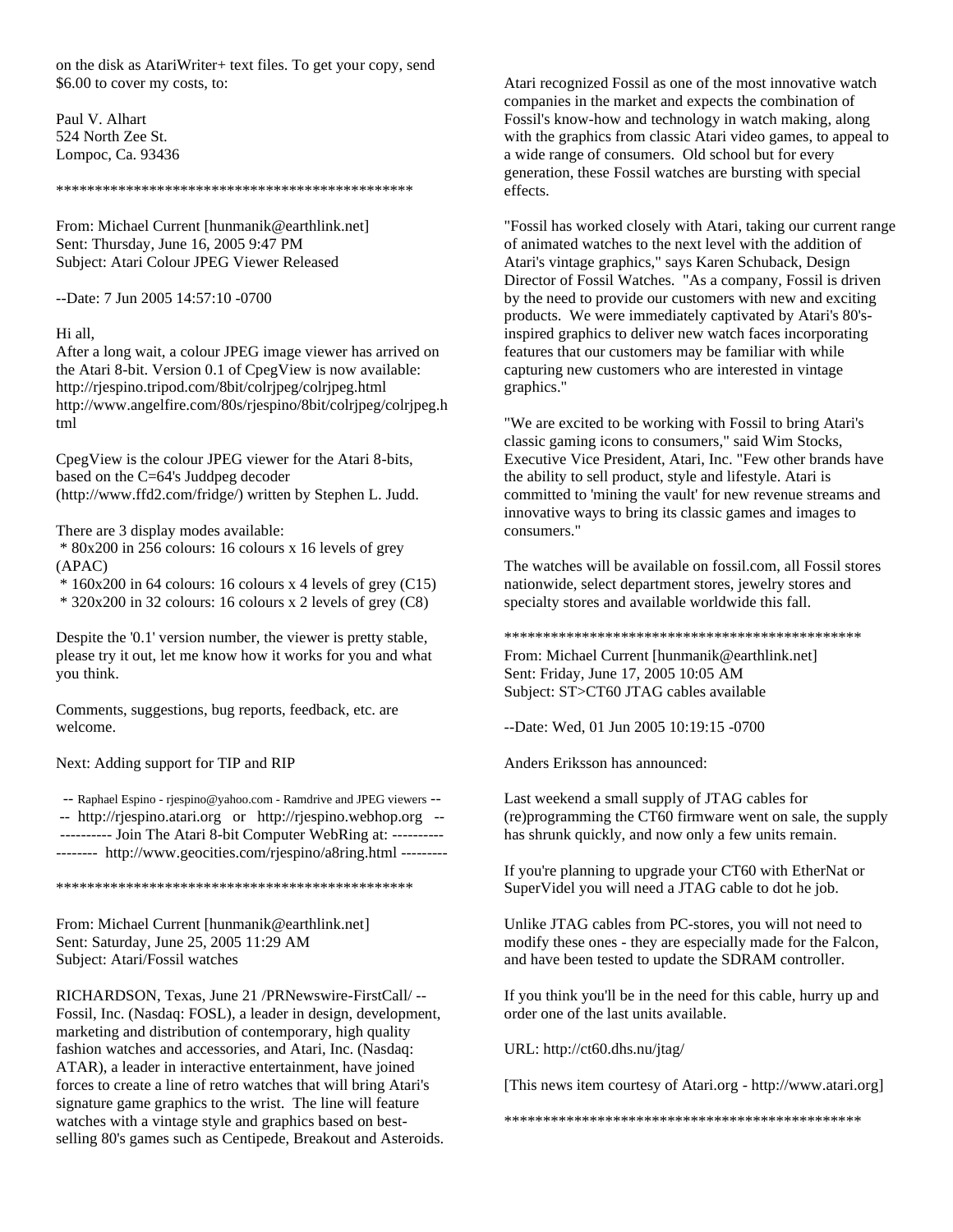From: Michael Current [hunmanik@earthlink.net] Sent: Friday, June 17, 2005 10:03 AM Subject: EMU>EmuTOS version 0.8 has been released

--Date: Tue, 31 May 2005 09:28:07 -0700

Thomas Huth has announced: EmuTOS 0.8 --- May 30th, 2005

## **INTRODUCTION**

EmuTOS is a single-user single-tasking operating system for the 32 bit Atari computers and emulators. It can be used as a replacement for the TOS images typically needed today for using emulators and it is also running on some real hardware, like the Atari Mega STE. All the source code is open and free, licensed under the GNU General Public License (GPL).

# **CHANGES SINCE LAST RELEASE**

- Improved GEM desktop (more comfortable, many bugs fixed, ...)
- New translations: Spanish and Greek.
- Most parts of the VDI have been rewritten in C for better maintainability.
- Nearly all Line-A functions have been removed/disabled (deprecated API).
- EmuTOS can now be compiled with GCC 3.x, too.
- graf shrinkbox() and graf growbox() have been enabled again.
- form-alert boxes now also work in ST low resolution.
- The AES behave much closer to the original Atari AES than before, so much more old programs are working now.
- And lots of other bug fixes and minor improvements

Have a look at the changelog.txt for more detailed information.

# **DESCRIPTION**

EmuTOS is basically made up of six subsystems:

- The BIOS, which is the basic input output system
- The XBIOS, which provides the interface to the hardware
- The BDOS, which are the high level OS routines, what you know as GEMDOS
- The VDI, the virtual device interface means the screen driver
- The AES, the application environment services or window manager
- The desktop, which is the graphical shell to the user

The BIOS and XBIOS code is our own developement. It is really written from scratch and implements nearly all of the TOS 1.0 BIOS functionality, and a bit more, like e.g. harddisk access.

The GEMDOS part is based on Digital Research's GEMDOS sources, which were made available under GPL licence in 1999 by Caldera.

The graphical parts like VDI and AES are now more or less fully implemented. They work in all the graphics modes of the original Atari ST. On some emulators EmuTOS can be patched to work with much bigger screen resolutions without any problems.

The desktop is not as nice as the original one, but is pretty usable now for a start. You are free to use a more advanced desktop replacement any time, like Teradesk for example.

Since EmuTOS just implements the TOS's functionality, you might want to use MiNT on it in order to run more modern software. EmuTOS is not an alternative to MiNT. But EmuTOS is the only free base OS to boot MiNT.

# **HARDWARE**

This is the currently supported hardware:

- CPU support for m68000, m68010, m68020, m68030, m68040
- FPU detected
- Memory controller (both ST and Falcon)
- Monitor type detection (mono or not)
- WD 1772 Floppy disk controller (write track not tested)
- DMA controller
- MFP
- PSG
- ST shifter
- STE shifter (partitially)
- ACIAs, IKBD protocol, mouse
- MegaST Real-Time Clock (set clock not tested)
- NVRAM (including RTC)
- The native feature interface to some degree

## **AVAILABILITY**

EmuTOS has its home at sourceforge:

http://sourceforge.net/projects/emutos/

A ready made EmuTOS image or the source can be downloaded from:

http://sourceforge.net/project/showfiles.php?group\_id=36560

It is always available in source form from our CVS server at:

http://sourceforge.net/cvs/?group\_id=36560

If you are just curious or would like to help us develop this nice little OS, you are invited to subscribe to our Mailinglist for developers at:

http://sourceforge.net/mail/?group\_id=36560

We hope that you like EmuTOS. If you have any suggestions or comments, we always appreciate to hear the good and also the bad things about it.

Your EmuTOS development team.

[This news item courtesy of Atari.org - [http://www.atari.org\]](http://www.atari.org/)